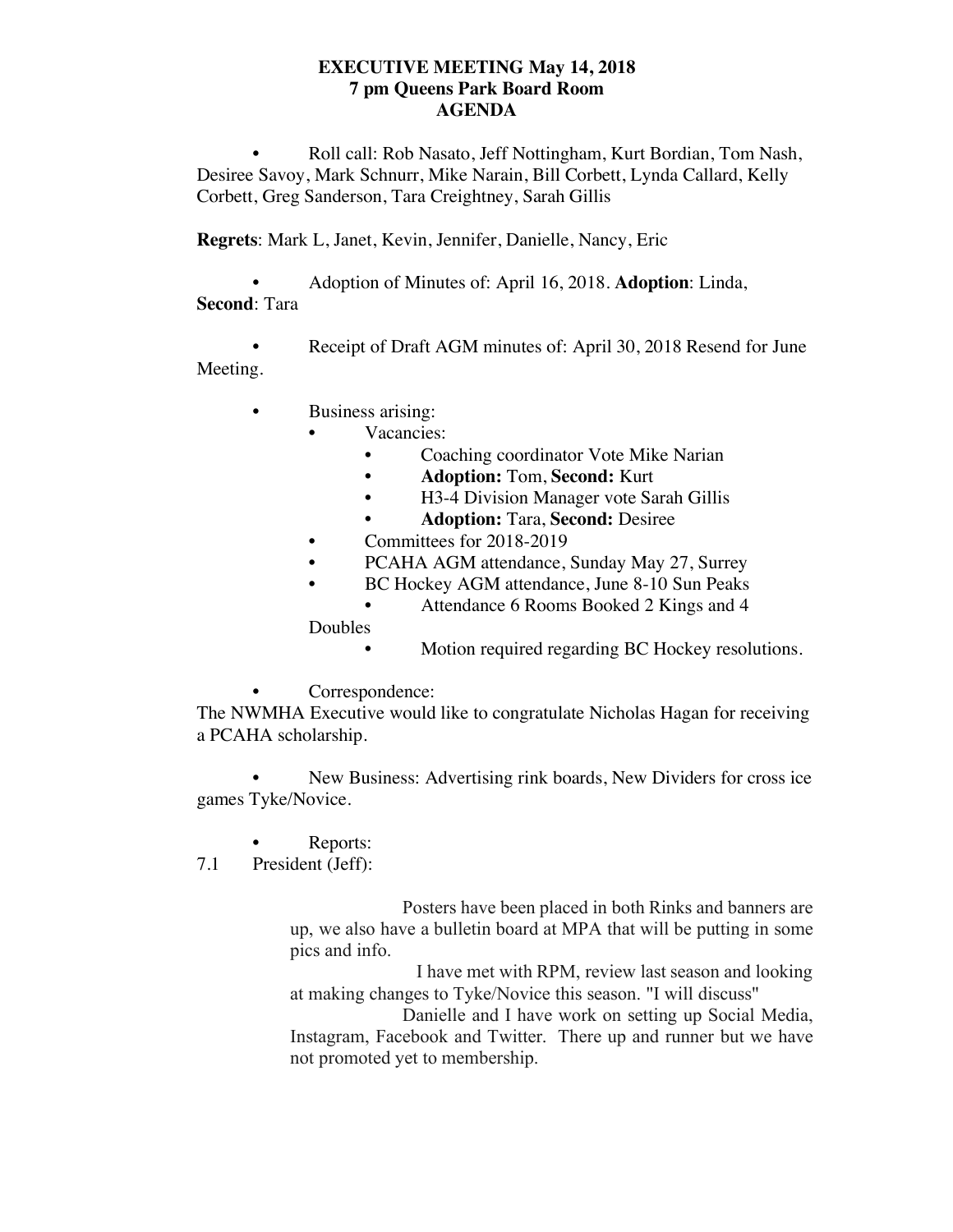- 7.2 1st Vice President (Tom): Nothing to Report
- $7.3$  2<sup>nd</sup> Vice President (Desiree): Nothing to report
- $7.4\qquad$  3<sup>rd</sup> Vice President (Mark): Nothing to report
- 7.5 Treasurer (Kurt):

Currently we have approximately 150 player registrations or just under 50% of prior years numbers. Credit Card payments represents about 61% of registration transactions. The rest are by post-dated cheques and are starting to come in. These post-dated cheques will be deposited in August 2018. There is \$31,355 in post-dated cheques which most have yet to be received.

I am starting to prepare the Gaming Grant application and will file in May. I expect to hear form the government by late July 2018.

7.6 Registrar (Janet):

|                   | 2018-19 numbers as of May 14th at 1000. |
|-------------------|-----------------------------------------|
| <b>ATOM</b>       | Total: 35 (6 goalies and 29 skaters)    |
| PeeWee            | Total: 23 (2 goalies and 21 skaters)    |
| <b>Bantam</b>     | Total: 27 (4 goalies and 23 skaters)    |
| Midget            | Total: 31 (4 goalies and 27 skaters)    |
| Juvenile          | Total: 16 (2 goalies and 14 skaters)    |
| H1/2              | Total: 2                                |
| H <sub>3</sub> /4 | Total: 17                               |
|                   |                                         |

4 International (2 international students, 2 international players(new))

5 Permission to skate MML tryouts (3 of 6 have registered to hold their spot in Midget)

1 BWC transfer who is trying out for MML but player movement is pending (Midget)

1 Player Movement(Midget) and 1 Player Movement(Juvenile)

Registration push required, lists to DM's

7.7 Secretary (Mark): Nothing to report

7.8 Coach Coordinator (Mike): In the process of hiring Rep. coaches for Atom, Pee Wee, Bantam, Midget.

7.9 Equipment Manager (Kevin): Nothing to report

7.10 Ice Allocator (Lynda): We need a big push for registration so when we go to the city for ice time we have as many players registered for best ice times.

- 7.11 Referee-in-Chief: (Bill).
	- Referee Allocator (Kelly): Nothing to report
	- Division Managers:
	- H1-2 (Eric): Nothing to report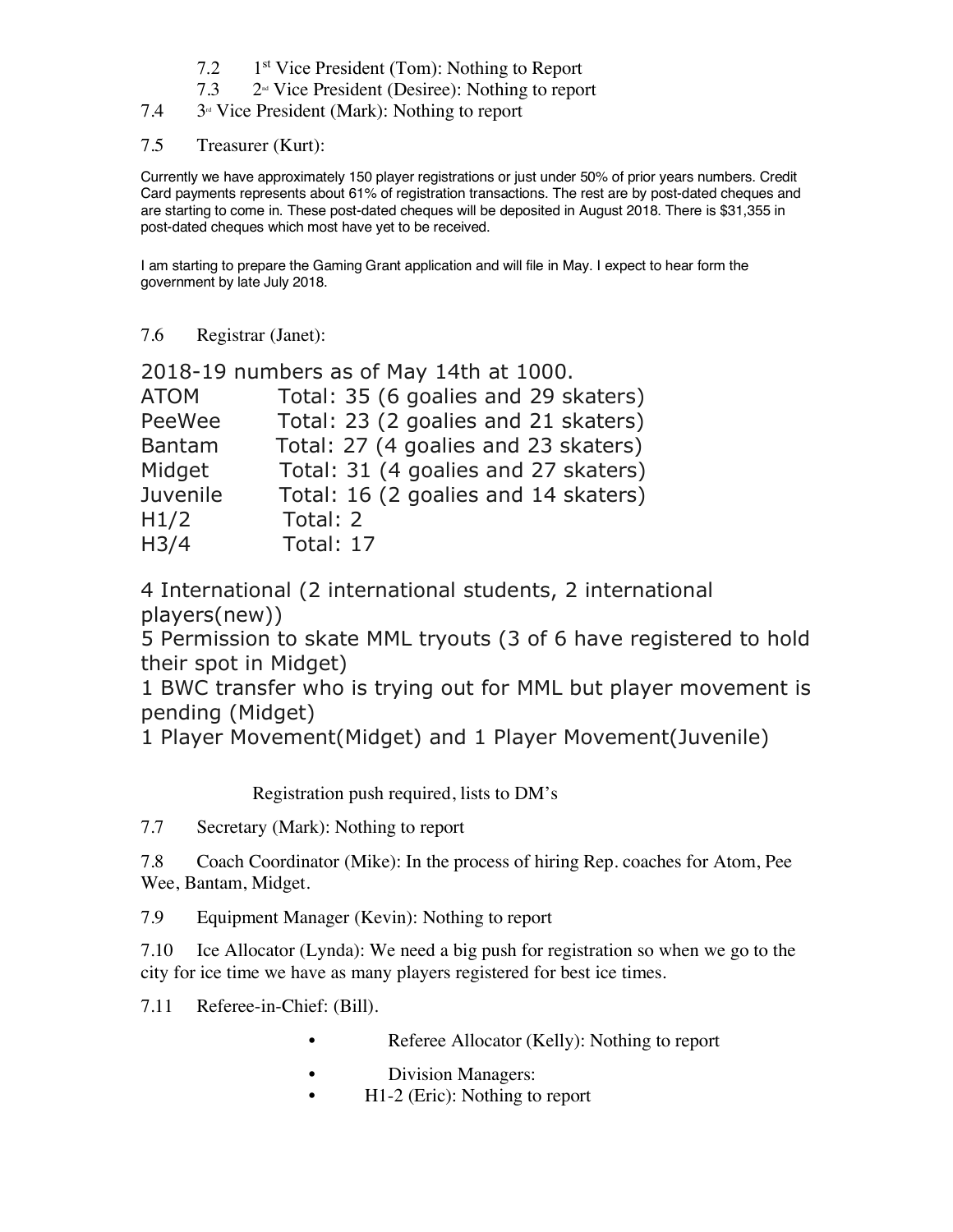- H3-4 (Sarah): Nothing to report
- Atom (Tara): Nothing to report
- Peewee (Nancy): Nothing to report
- Bantam (Danielle): Nothing to report
- Midget (Greg): Nothing to report
- Juvenile (Jennifer): Nothing to report
- Past President (Rob):

• Following the NWMHA AGM on April 30, I uploaded the following to our web site:

-approved minutes from the 2017 AGM

-draft minutes from 2018 AGM

-new contacts for our executive

-updated Life Members document to the web site.

-pictures from the Awards to the web site and to families

PCAHA has been informed of our new executive as have our service providers (RPM and Veit).

Items that need to be address in the next few weeks are:

-NWMHA files to be given to Jeff

-Societies Act filings including address change

-Documents on the web site need updating with current letterhead.

-Updating the Presidents handbook..................then I can truly retire:-)

- Tentative date of Next Meeting:
	- June 11, 2018
	- July 9, 2018 Tentative, at call of Chair (unlikely to meet)
	- **August 13, 2018**
- Adjournment: 8:40pm

Committees for 2017-2018

**Financial Assistance committee:** Motion to confirm President, Treasure, Registrar. **Motion: Rob**; **Second: Bill**, **Carried.**

**Signing Officers:** Motion for President, Treasurer and VP2 **Motion: Lynda**; **Second: Mark**, **Carried.**

> **Grievance: Chair:** VP1, VP3, RIC, Greg**, Lynda.**

**Appeals: Chair:** Past President, VP2, Treasurer, Mike, Kelly.

**Awards: Chair: Kelly/Mark**